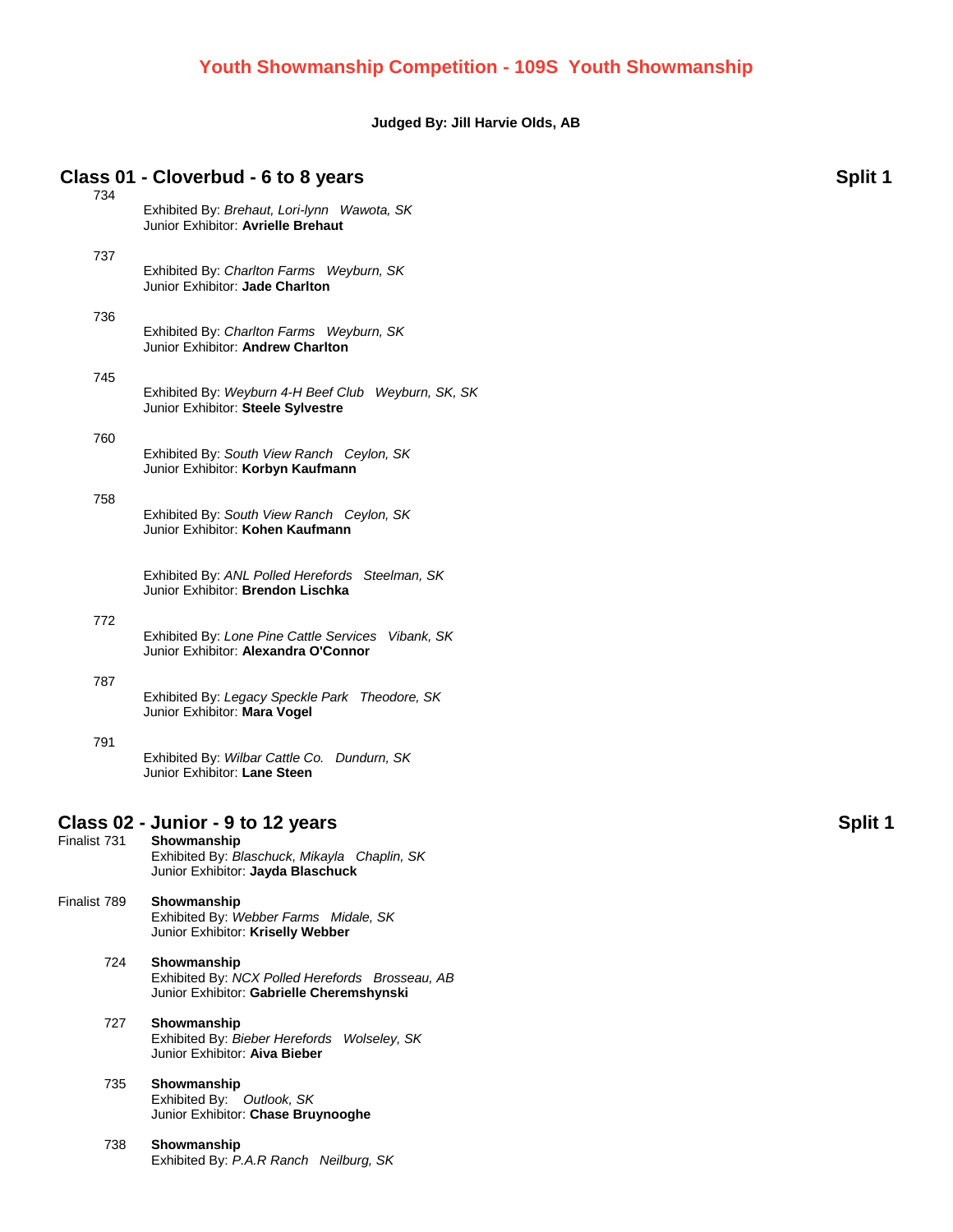Junior Exhibitor: **Torrie Chibri**

| 739 | Showmanship                            |  |
|-----|----------------------------------------|--|
|     | Exhibited By: P.A.R Ranch Neilburg, SK |  |
|     | Junior Exhibitor: Faith Chibri         |  |

#### 740 **Showmanship** Exhibited By: *T Bar K Ranch Wawota, SK* Junior Exhibitor: **JORDAN DORRANCE**

#### 741 **Showmanship** Exhibited By: *T Bar K Ranch Wawota, SK* Junior Exhibitor: **SYDNEY DORRANCE**

## **Class 02 - Junior - 9 to 12 years Split 2**

- **Showmanship** Exhibited By: *Hirsche Herefords and Angus LTD High River, AB* Junior Exhibitor: **Ken Paul**
- Finalist 756 **Showmanship** Exhibited By: *Hunt, Terry & Stacey Rose Valley, SK* Junior Exhibitor: **Megan Hunt**

#### 742 **Showmanship** Exhibited By: *Elder Charolais Farms Coronach, SK* Junior Exhibitor: **CASSIDI ELDER**

#### 746 **Showmanship** Exhibited By: *Fladeland Livestock Gladmar, SK* Junior Exhibitor: **Dawson Fladeland**

#### 751 **Showmanship** Exhibited By: *Hirsche Herefords and Angus LTD High River, AB* Junior Exhibitor: **Luke Smith**

754 **Showmanship** Exhibited By: *Hirsche Herefords and Angus LTD High River, AB* Junior Exhibitor: **Landon Smith**

#### 759 **Showmanship** Exhibited By: *South View Ranch Ceylon, SK* Junior Exhibitor: **Kamrie Kaufmann**

#### 766 **Showmanship** Exhibited By: *Lightning Strike Cattle Co. Grenfell, SK* Junior Exhibitor: **Sydney McCormack**

# **Class 02 - Junior - 9 to 12 years Split 3**

Showmanship Exhibited By: *Lightning Strike Cattle Co. Grenfell, SK* Junior Exhibitor: **Bailey McCormack** Finalist 790 **Showmanship** Exhibited By: *Wilbar Cattle Co. Dundurn, SK* Junior Exhibitor: **KYLIE WILLMS** Finalist 793 **Showmanship** Exhibited By: *Wilbar Cattle Co. Dundurn, SK* Junior Exhibitor: **Callie Steen** 771 **Showmanship** Exhibited By: *Lone Pine Cattle Services Vibank, SK* Junior Exhibitor: **Jessie Procyk** 781 **Showmanship** Exhibited By: *Thackeray Gelbvieh Farms Weyburn, SK* Junior Exhibitor: **Katelyn Thackeray**

#### 782 **Showmanship** Exhibited By: *Thackeray Gelbvieh Farms Weyburn, SK* Junior Exhibitor: **Mason Thackery**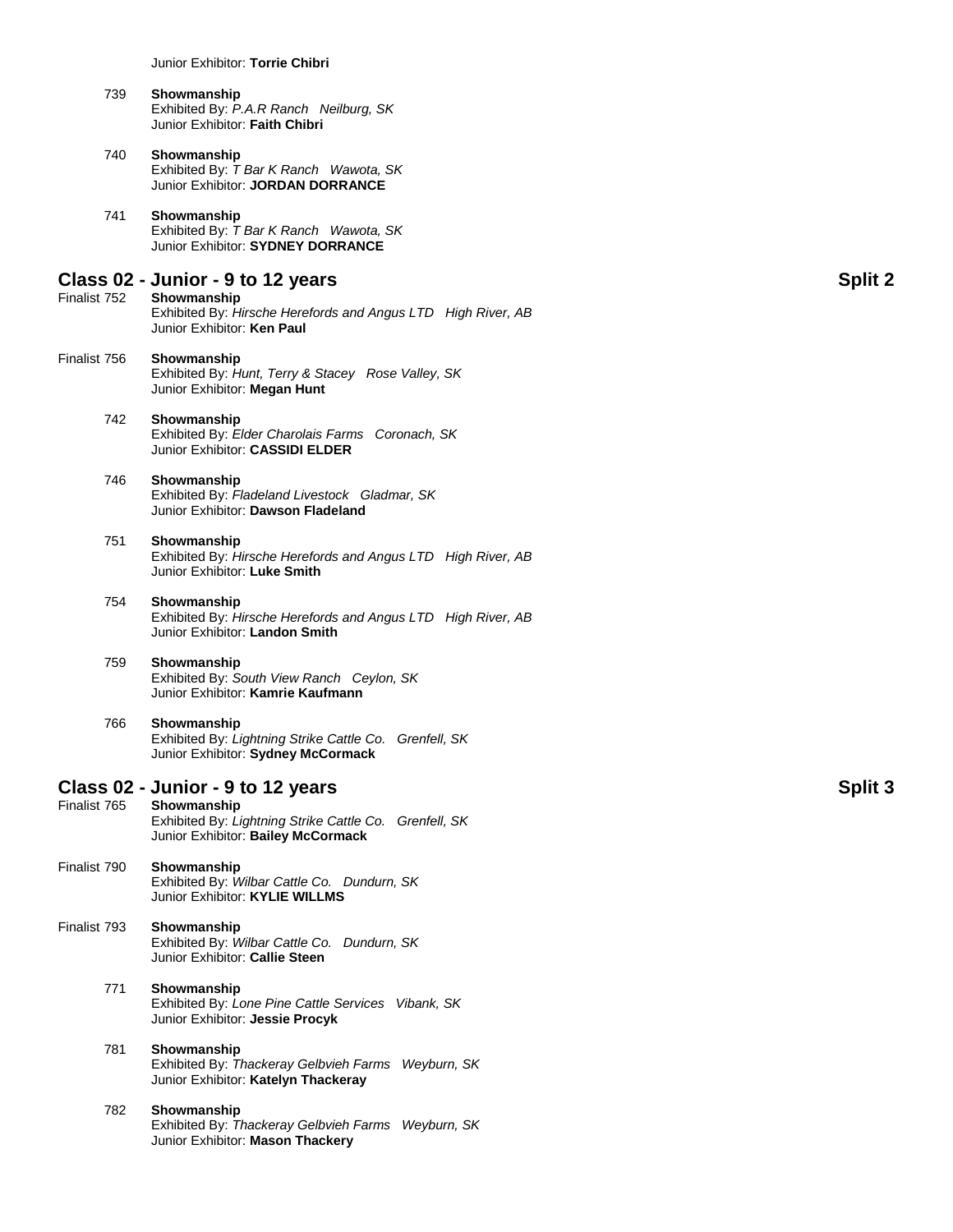- 784 **Showmanship** Exhibited By: *TNF Red Angus Sturgeon County, AB* Junior Exhibitor: **Jesse Tufty**
- 792 **Showmanship** Exhibited By: *Wilbar Cattle Co. Dundurn, SK* Junior Exhibitor: **OWEN WILLMS**
- 794 **Showmanship** Exhibited By: *Maple Grove Gelbvieh Narcisse, MB* Junior Exhibitor: **Brooklyn Wirgau**

## **Champion and Reserve Champion Junior Showman**

- Showmanship Exhibited By: *Webber Farms Midale, SK* Junior Exhibitor: **Kriselly Webber**
- 2nd 752 **Showmanship** Exhibited By: *Hirsche Herefords and Angus LTD High River, AB* Junior Exhibitor: **Ken Paul**

# **Class 03 - Intermediate - 13 to 15 years Split 1**

- Showmanship Exhibited By: *Jaymarandy Farms Roblin, MB* Junior Exhibitor: **Jules Smyth**
- Finalist744 **Showmanship** Exhibited By: *Elmlodge Polled Herefords Indian River, ON* Junior Exhibitor: **Owen Elmhirst**

#### 720 **Showmanship** Exhibited By: *Jaymarandy Farms Roblin, MB* Junior Exhibitor: **Angus Smyth**

722 **Showmanship** Exhibited By: *Jaymarandy Farms Roblin, MB* Junior Exhibitor: **Justin Carvey**

#### 726 **Showmanship** Exhibited By: *Clay Hills Livestock Harding, MB* Junior Exhibitor: **Levi Best**

#### 730 **Showmanship** Exhibited By: *Blair, Baxter McLean, SK* Junior Exhibitor: **Baxter Blair**

733 **Showmanship** Exhibited By: *Braun Ranch Ltd. Simmie, SK* Junior Exhibitor: **Matt Hansen**

### **Class 03 - Intermediate - 13 to 15 years Split 2**

- Finalist743 **Showmanship** Exhibited By: *Elmlodge Polled Herefords Indian River, ON* Junior Exhibitor: **Katie Elmhirst** Finalist757 **Showmanship** Exhibited By: *South View Ranch Ceylon, SK* Junior Exhibitor: **Keaton Kaufmann**
- Finalist764 **Showmanship** Exhibited By: *JM NEW TREND CATTLE CO. Strathmore, AB* Junior Exhibitor: **Jacey Massey**

#### 747 **Showmanship** Exhibited By: *Northern View Angus Neudorf, SK* Junior Exhibitor: **Talon Frick**

#### 753 **Showmanship** Exhibited By: *Hirsche Herefords and Angus LTD High River, AB*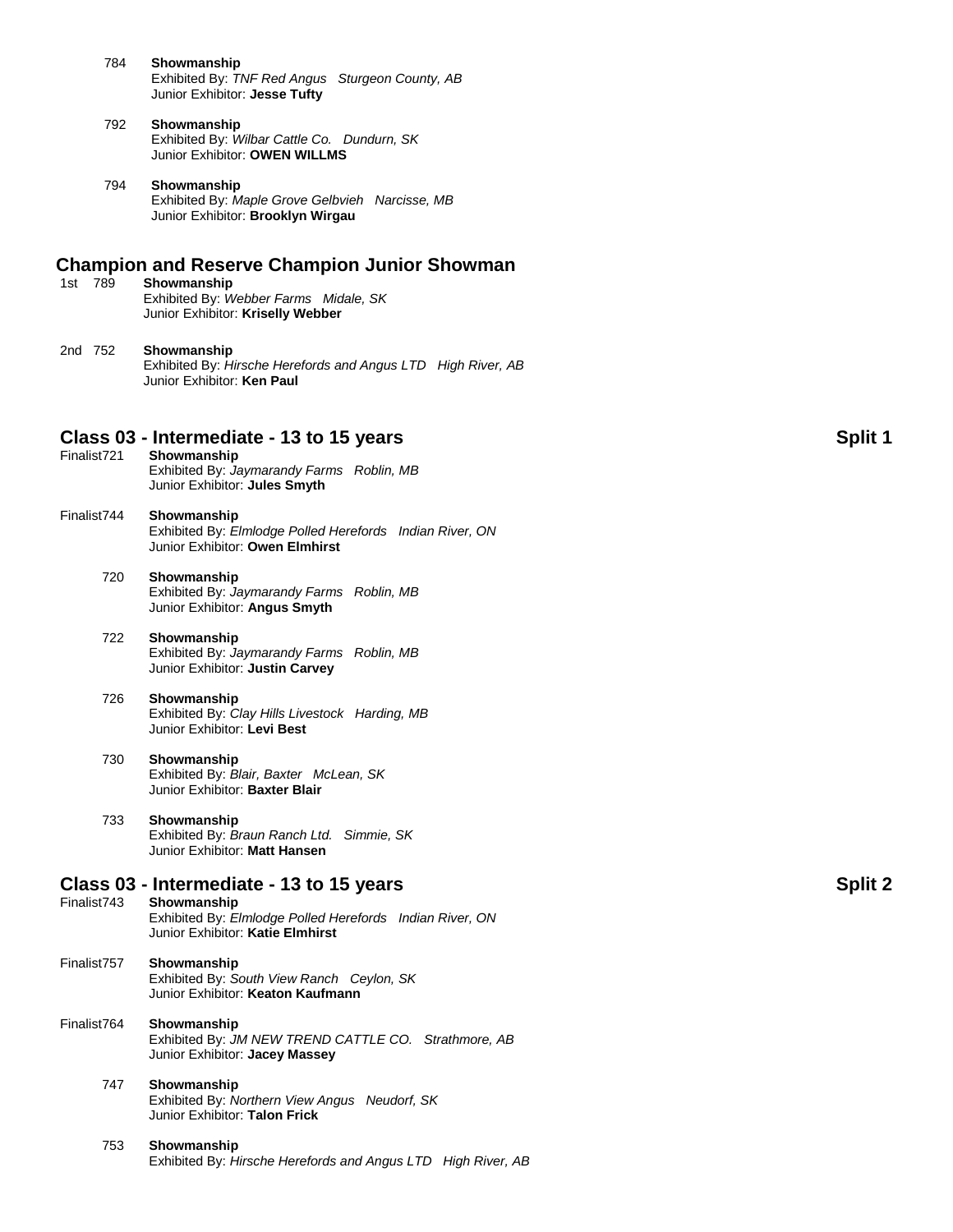#### 762 **Showmanship** Exhibited By: *Kot, Layne Bengough, SK* Junior Exhibitor: **Layne Kot**

767 **Showmanship** Exhibited By: *HMS Hi-Cliffe Outlook, SK* Junior Exhibitor: **Sydney Perlinger**

### **Class 03 - Intermediate - 13 to 15 years Split 3**

- Finalist778 **Showmanship** Exhibited By: *Sauder, Hillary Hodgeville, SK* Junior Exhibitor: **Hillary Sauder**
- Finalist785 **Showmanship** Exhibited By: *Rafter V Ranch Outlook, SK* Junior Exhibitor: **Wylie Vermette**

#### Finalist786 **Showmanship** Exhibited By: *Vermeulen Farms Ceylon, SK* Junior Exhibitor: **Halle Vermeulen**

#### 773 **Showmanship** Exhibited By: *Rusylvia Cattle co Derwent, AB* Junior Exhibitor: **Riley Pashulka**

#### 774 **Showmanship** Exhibited By: *Rusylvia Cattle co Derwent, AB* Junior Exhibitor: **Taylor Pashulka**

#### 783 **Showmanship**

Exhibited By: *Thackeray Gelbvieh Farms Weyburn, SK* Junior Exhibitor: **Nol;an Thackeray**

#### 788 **Showmanship** Exhibited By: *Webber Farms Midale, SK*

Junior Exhibitor: **Ashtyn Webber**

# **Champion and Reserve Champion Intermediate Showman <br>1st 764 Showmanship**

- Showmanship
	- Exhibited By: *JM NEW TREND CATTLE CO. Strathmore, AB* Junior Exhibitor: **Jacey Massey**

#### 2nd 744 **Showmanship**

Exhibited By: *Elmlodge Polled Herefords Indian River, ON* Junior Exhibitor: **Owen Elmhirst**

### **Class 04 - Senior - 16 to 21 years Split 1**

Finalist729 **Showmanship** Exhibited By: *Twin Bridge Farms Lomond, AB* Junior Exhibitor: **Gail Birch**

#### 723 **Showmanship** Exhibited By: *NCX Polled Herefords Brosseau, AB* Junior Exhibitor: **Heidi Tymko**

# 725 **Showmanship**

Exhibited By: *Ravenworth Middle Lake, SK* Junior Exhibitor: **Grayson Berting**

#### 728 **Showmanship** Exhibited By: *RCN Livestock Paradise Hill, SK* Junior Exhibitor: **NICOLE BIELECKI**

#### 732 **Showmanship** Exhibited By: *Blaschuck, Mikayla Chaplin, SK* Junior Exhibitor: **Mikayla Blaschuck**

### 748 **Showmanship**

Exhibited By: *Northern View Angus Neudorf, SK* Junior Exhibitor: **Alexis Frick**